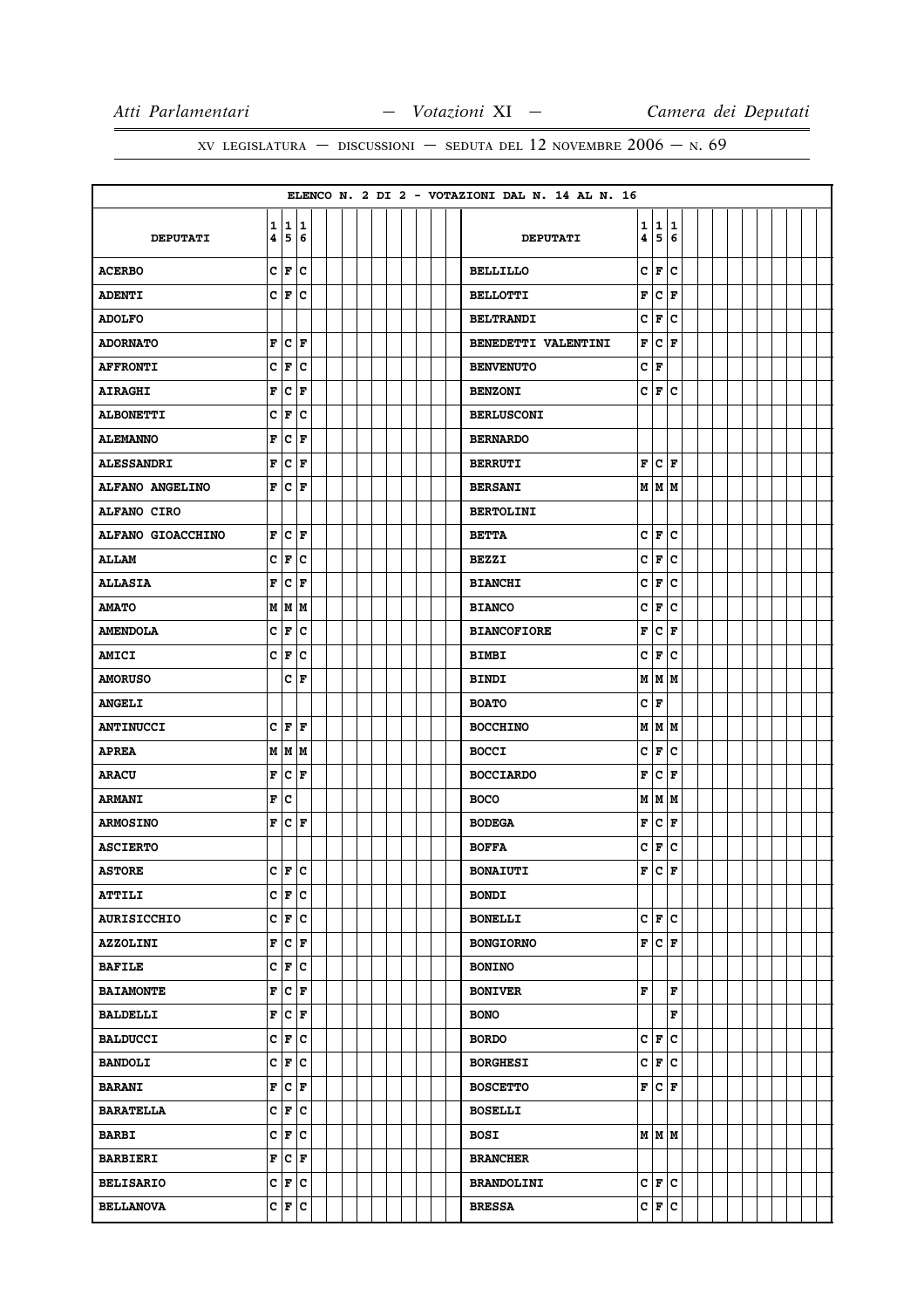|                     |                         |                |                       |  |  |  |  |  | ELENCO N. 2 DI 2 - VOTAZIONI DAL N. 14 AL N. 16 |   |                          |     |  |  |  |  |
|---------------------|-------------------------|----------------|-----------------------|--|--|--|--|--|-------------------------------------------------|---|--------------------------|-----|--|--|--|--|
|                     |                         |                | 1 1 1                 |  |  |  |  |  |                                                 | 1 | 11                       | 1   |  |  |  |  |
| <b>DEPUTATI</b>     | 4                       |                | 5 6                   |  |  |  |  |  | <b>DEPUTATI</b>                                 | 4 | 5                        | 6   |  |  |  |  |
| <b>BRICOLO</b>      | F                       | lc.            | ١F                    |  |  |  |  |  | <b>CASTIELLO</b>                                | F | c                        | F   |  |  |  |  |
| <b>BRIGANDI'</b>    |                         |                |                       |  |  |  |  |  | <b>CATANOSO</b>                                 | F | $ {\bf C}\>  $ ${\bf F}$ |     |  |  |  |  |
| <b>BRIGUGLIO</b>    |                         |                |                       |  |  |  |  |  | <b>CATONE</b>                                   |   |                          |     |  |  |  |  |
| <b>BRUGGER</b>      |                         | C F            | $ {\bf c}$            |  |  |  |  |  | CECCACCI RUBINO                                 | F | lc.                      |     |  |  |  |  |
| <b>BRUNO</b>        | F                       |                | $ {\bf c}\> _{\bf F}$ |  |  |  |  |  | <b>CECCUZZI</b>                                 | C | F                        | lc. |  |  |  |  |
| <b>BRUSCO</b>       | F                       | $\overline{c}$ | F                     |  |  |  |  |  | <b>CENTO</b>                                    |   | MMM                      |     |  |  |  |  |
| <b>BUCCHINO</b>     | c                       | F              | ∣c                    |  |  |  |  |  | <b>CERONI</b>                                   | F | lc.                      | F   |  |  |  |  |
| <b>BUEMI</b>        | C                       | F              | l F                   |  |  |  |  |  | <b>CESA</b>                                     | F | c                        | A   |  |  |  |  |
| <b>BUFFO</b>        |                         | C F            | c                     |  |  |  |  |  | <b>CESARIO</b>                                  | c | F                        | с   |  |  |  |  |
| <b>BUGLIO</b>       |                         |                |                       |  |  |  |  |  | <b>CESARO</b>                                   | F | c                        | F   |  |  |  |  |
| <b>BUONFIGLIO</b>   | F                       |                | $ {\bf C}  {\bf F} $  |  |  |  |  |  | <b>CESINI</b>                                   | c | F                        | lc  |  |  |  |  |
| <b>BUONTEMPO</b>    | F                       |                | $ {\bf c}\, $ F       |  |  |  |  |  | <b>CHIANALE</b>                                 | c | F                        | lc  |  |  |  |  |
| <b>BURCHIELLARO</b> |                         | C F            | lc                    |  |  |  |  |  | <b>CHIAROMONTE</b>                              | C |                          | c   |  |  |  |  |
| <b>BURGIO</b>       | С                       | F              | ∣c                    |  |  |  |  |  | <b>CHICCHI</b>                                  | c | F                        | с   |  |  |  |  |
| <b>BURTONE</b>      | c                       | F              | c                     |  |  |  |  |  | <b>CHITI</b>                                    | C | F                        | c   |  |  |  |  |
| <b>CACCIARI</b>     | с                       | F              |                       |  |  |  |  |  | <b>CIALENTE</b>                                 | с | F                        | с   |  |  |  |  |
| <b>CALDAROLA</b>    | C                       | F              | c                     |  |  |  |  |  | <b>CICCHITTO</b>                                | F | c                        | F   |  |  |  |  |
| <b>CALGARO</b>      | C                       | F              | c                     |  |  |  |  |  | <b>CICCIOLI</b>                                 | F | c                        | F   |  |  |  |  |
| <b>CALIGIURI</b>    | F                       | c              | F                     |  |  |  |  |  | <b>CICU</b>                                     | F | lc.                      |     |  |  |  |  |
| <b>CAMPA</b>        | F                       |                | $ {\bf C}  {\bf F} $  |  |  |  |  |  | <b>CIOCCHETTI</b>                               | F | lc.                      | ١A  |  |  |  |  |
| <b>CANCRINI</b>     | С                       | F              | c                     |  |  |  |  |  | <b>CIOFFI</b>                                   | c | F                        | c   |  |  |  |  |
| <b>CANNAVO'</b>     | c                       | F              |                       |  |  |  |  |  | CIRIELLI                                        | F | lc.                      | F   |  |  |  |  |
| <b>CAPARINI</b>     | F                       |                | $ {\bf C}  {\bf F} $  |  |  |  |  |  | CIRINO POMICINO                                 | M | MM                       |     |  |  |  |  |
| <b>CAPEZZONE</b>    |                         |                | MMM                   |  |  |  |  |  | <b>CODURELLI</b>                                | с | F                        | c   |  |  |  |  |
| CAPITANIO SANTOLINI | $\overline{\mathbf{F}}$ | c              | ∣٨                    |  |  |  |  |  | <b>COGODI</b>                                   | C | F                        | lc. |  |  |  |  |
| <b>CAPODICASA</b>   | M                       | İм             | lм                    |  |  |  |  |  | <b>COLASIO</b>                                  | Ć | F                        | lc. |  |  |  |  |
| <b>CAPOTOSTI</b>    |                         |                | $c _{\mathbf{F}} c $  |  |  |  |  |  | <b>COLUCCI</b>                                  |   | M M M                    |     |  |  |  |  |
| <b>CARBONELLA</b>   |                         |                | $C \mid F \mid C$     |  |  |  |  |  | <b>COMPAGNON</b>                                |   | F C A                    |     |  |  |  |  |
| <b>CARDANO</b>      |                         |                |                       |  |  |  |  |  | <b>CONSOLO</b>                                  | F | $ {\bf C}  {\bf F} $     |     |  |  |  |  |
| <b>CARDINALE</b>    |                         |                | $C \mid F \mid C$     |  |  |  |  |  | CONTE GIANFRANCO                                | F | C F                      |     |  |  |  |  |
| <b>CARFAGNA</b>     | F                       |                | $ {\tt C} $ F         |  |  |  |  |  | <b>CONTE GIORGIO</b>                            | F | c                        |     |  |  |  |  |
| <b>CARLUCCI</b>     |                         |                | F C F                 |  |  |  |  |  | <b>CONTENTO</b>                                 | F | $ c _F$                  |     |  |  |  |  |
| <b>CARRA</b>        |                         |                | C F C                 |  |  |  |  |  | CONTI GIULIO                                    | F | c                        |     |  |  |  |  |
| <b>CARTA</b>        |                         |                |                       |  |  |  |  |  | CONTI RICCARDO                                  |   | F C A                    |     |  |  |  |  |
| <b>CARUSO</b>       |                         |                | $C \mid F \mid C$     |  |  |  |  |  | <b>CORDONI</b>                                  |   | C F C                    |     |  |  |  |  |
| <b>CASERO</b>       | F                       |                | C F                   |  |  |  |  |  | COSENTINO LIONELLO                              |   | C F C                    |     |  |  |  |  |
| <b>CASINI</b>       |                         |                | $M$ $M$ $M$           |  |  |  |  |  | COSENTINO NICOLA                                |   |                          |     |  |  |  |  |
| <b>CASSOLA</b>      |                         |                | C F C                 |  |  |  |  |  | <b>COSENZA</b>                                  |   | F C                      | F   |  |  |  |  |
| <b>CASTAGNETTI</b>  |                         |                | $M$ $M$ $M$           |  |  |  |  |  | <b>COSSIGA</b>                                  |   | F C F                    |     |  |  |  |  |
| <b>CASTELLANI</b>   |                         | F C            |                       |  |  |  |  |  | <b>COSTA</b>                                    |   | F C F                    |     |  |  |  |  |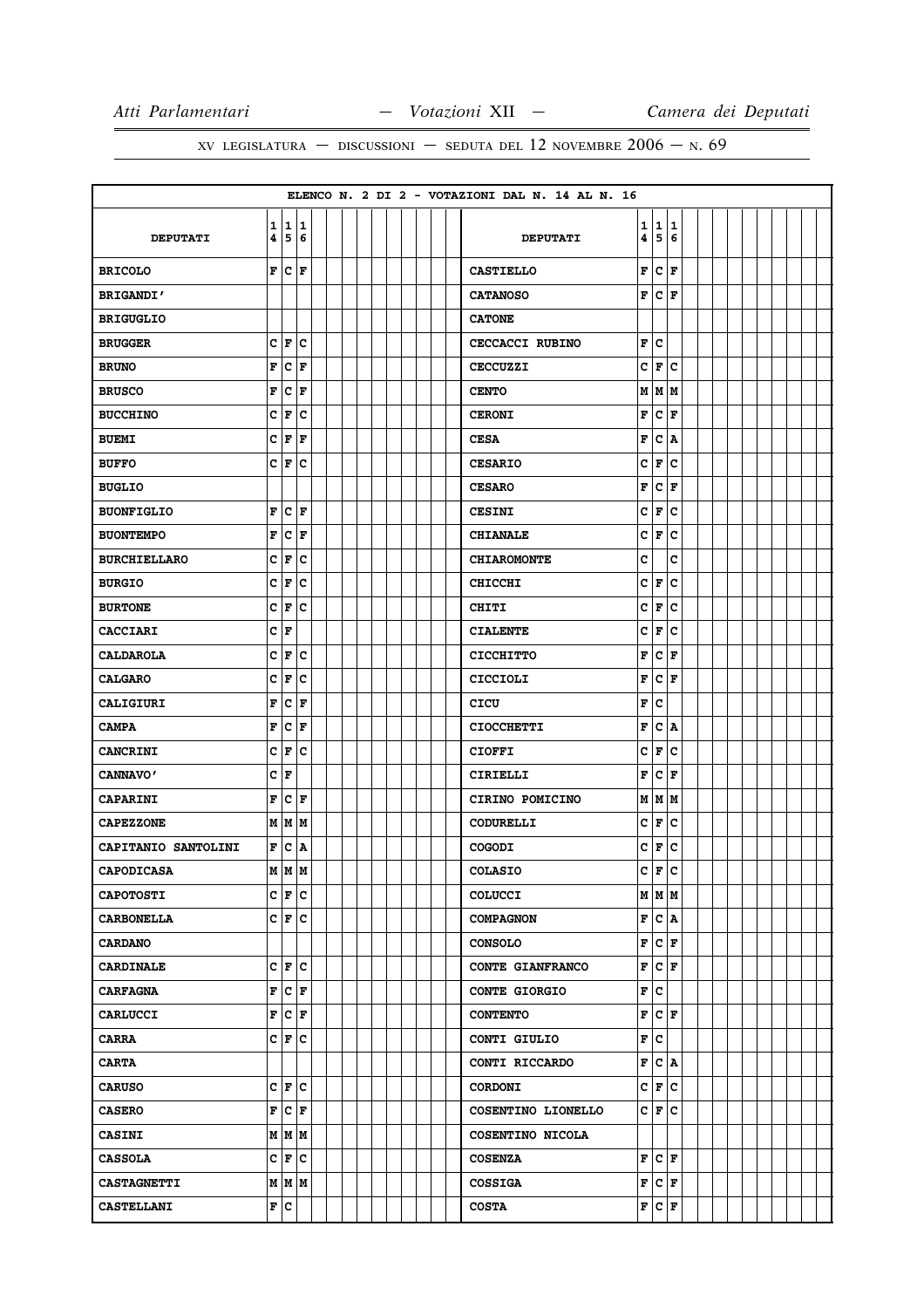|                     |   |                                    |                             |  |  |  |  |  | ELENCO N. 2 DI 2 - VOTAZIONI DAL N. 14 AL N. 16 |                |                          |        |  |  |  |  |
|---------------------|---|------------------------------------|-----------------------------|--|--|--|--|--|-------------------------------------------------|----------------|--------------------------|--------|--|--|--|--|
| <b>DEPUTATI</b>     | 4 | 1 1 1                              | 5 6                         |  |  |  |  |  | <b>DEPUTATI</b>                                 | 1<br>4         | 1<br>5                   | 1<br>6 |  |  |  |  |
| COSTANTINI          |   | C F                                | c                           |  |  |  |  |  | DI CAGNO ABBRESCIA                              |                | F C                      | ١F     |  |  |  |  |
| <b>COTA</b>         | F |                                    | $ {\bf C}\> {\bf F}$        |  |  |  |  |  | DI CENTA                                        |                |                          |        |  |  |  |  |
| <b>CRAPOLICCHIO</b> | c | F                                  | c                           |  |  |  |  |  | <b>DI GIOIA</b>                                 |                | F                        |        |  |  |  |  |
| <b>CRAXI</b>        | F | $ {\tt C}\, $ F                    |                             |  |  |  |  |  | DI GIROLAMO                                     | c              | F C                      |        |  |  |  |  |
| <b>CREMA</b>        | C | F                                  | c                           |  |  |  |  |  | <b>DILIBERTO</b>                                | c              | F                        | c      |  |  |  |  |
| <b>CRIMI</b>        | F | $\overline{c}$                     | F                           |  |  |  |  |  | <b>DIOGUARDI</b>                                | C              | F                        | lc.    |  |  |  |  |
| <b>CRISAFULLI</b>   | c | F                                  | c                           |  |  |  |  |  | <b>DIONISI</b>                                  | F              | $ {\tt C}\, $ A          |        |  |  |  |  |
| CRISCI              |   | $c _{\mathbf{F}}$                  | lc                          |  |  |  |  |  | DI PIETRO                                       |                | M   M   M                |        |  |  |  |  |
| <b>CROSETTO</b>     | F |                                    | F                           |  |  |  |  |  | D'IPPOLITO VITALE                               | F              | $ {\bf C}\>  $ ${\bf F}$ |        |  |  |  |  |
| <b>CUPERLO</b>      | c | F                                  | c                           |  |  |  |  |  | DI SALVO                                        | c              | F                        | c      |  |  |  |  |
| 'AGRO אם            | F | lc.                                | ١A                          |  |  |  |  |  | DI VIRGILIO                                     | F              | lc.                      | F      |  |  |  |  |
| <b>D'ALEMA</b>      | M |                                    | M   M                       |  |  |  |  |  | <b>DONADI</b>                                   | c              | F                        | c      |  |  |  |  |
| <b>D'ALIA</b>       | F |                                    | A                           |  |  |  |  |  | <b>DOZZO</b>                                    |                |                          |        |  |  |  |  |
| <b>D'AMBROSIO</b>   |   | C F                                | ∣c                          |  |  |  |  |  | <b>DRAGO</b>                                    |                |                          |        |  |  |  |  |
| <b>DAMIANO</b>      |   | M M M                              |                             |  |  |  |  |  | DUILIO                                          | c              | F                        | c      |  |  |  |  |
| <b>D'ANTONA</b>     | c | F                                  | ∣c                          |  |  |  |  |  | <b>D'ULIZIA</b>                                 | c              | F                        | lc.    |  |  |  |  |
| <b>D'ANTONI</b>     |   | M   M   M                          |                             |  |  |  |  |  | <b>DURANTI</b>                                  | c              | F                        | c      |  |  |  |  |
| <b>DATO</b>         | c | F                                  | ∣c                          |  |  |  |  |  | <b>DUSSIN</b>                                   | F              | F                        |        |  |  |  |  |
| DE ANGELIS          | C | F                                  | c                           |  |  |  |  |  | <b>EVANGELISTI</b>                              | C              | F                        | ١A     |  |  |  |  |
| DE BIASI            |   | C F                                | lc                          |  |  |  |  |  | <b>FABBRI</b>                                   | F              | lc.                      | l F    |  |  |  |  |
| DE BRASI            | c | F                                  | ∣c                          |  |  |  |  |  | <b>FABRIS</b>                                   |                | $M$ $M$ $M$              |        |  |  |  |  |
| DE CASTRO           |   | M   M   M                          |                             |  |  |  |  |  | <b>FADDA</b>                                    | c              | F                        | c      |  |  |  |  |
| DE CORATO           | F | $ {\bf C}  {\bf F} $               |                             |  |  |  |  |  | <b>FALLICA</b>                                  | F              | $ {\bf C}\> {\bf F} $    |        |  |  |  |  |
| DE CRISTOFARO       | c | F                                  | c                           |  |  |  |  |  | <b>FALOMI</b>                                   | c              | F                        | с      |  |  |  |  |
| <b>DEIANA</b>       |   | M M M                              |                             |  |  |  |  |  | <b>FARINA DANIELE</b>                           | C              | F                        | c      |  |  |  |  |
| DE LAURENTIIS       |   | $\mathbf{F} \mathbf{C} \mathbf{F}$ |                             |  |  |  |  |  | <b>FARINA GIANNI</b>                            | $\overline{c}$ | F                        | c      |  |  |  |  |
| <b>DELBONO</b>      |   |                                    | F C                         |  |  |  |  |  | <b>FARINONE</b>                                 |                | C F C                    |        |  |  |  |  |
| DEL BUE             | F |                                    | $ c _F$                     |  |  |  |  |  | <b>FASCIANI</b>                                 |                | C F                      |        |  |  |  |  |
| <b>DELFINO</b>      | F | $ C $ A                            |                             |  |  |  |  |  | <b>FASOLINO</b>                                 |                | F C F                    |        |  |  |  |  |
| <b>D'ELIA</b>       |   |                                    | $C  \mathbf{A}  \mathbf{F}$ |  |  |  |  |  | <b>FASSINO</b>                                  |                |                          |        |  |  |  |  |
| DELLA VEDOVA        | F |                                    | $ c _{\mathbf{F}}$          |  |  |  |  |  | FAVA                                            |                | F C F                    |        |  |  |  |  |
| <b>DELL'ELCE</b>    |   | F C F                              |                             |  |  |  |  |  | <b>FEDELE</b>                                   | F              | $ {\bf c} $ F            |        |  |  |  |  |
| DEL MESE            |   |                                    | $c _{\mathbf{F}} c $        |  |  |  |  |  | <b>FEDI</b>                                     |                | $c _{\mathbf{F}} c $     |        |  |  |  |  |
| <b>D'ELPIDIO</b>    |   |                                    | $c _{\mathbf{F}} c $        |  |  |  |  |  | <b>FERRARA</b>                                  |                | $c _{\mathbf{F}} c $     |        |  |  |  |  |
| DE LUCA FRANCESCO   | F | $ {\bf C}  {\bf F} $               |                             |  |  |  |  |  | <b>FERRARI</b>                                  |                | C F C                    |        |  |  |  |  |
| DE LUCA VINCENZO    |   |                                    |                             |  |  |  |  |  | <b>FERRIGNO</b>                                 | F              | $ {\bf C}  {\bf F} $     |        |  |  |  |  |
| <b>DE MITA</b>      | c |                                    | lc.                         |  |  |  |  |  | <b>FIANO</b>                                    |                | C F C                    |        |  |  |  |  |
| DE PICCOLI          |   | C F                                |                             |  |  |  |  |  | <b>FILIPPESCHI</b>                              |                | C F                      | lc.    |  |  |  |  |
| DE SIMONE           |   | $c \mid \mathbf{F} \mid c$         |                             |  |  |  |  |  | FILIPPI                                         |                | F C F                    |        |  |  |  |  |
| DE ZULUETA          |   |                                    | $c \mid \mathbf{F} \mid c$  |  |  |  |  |  | FILIPPONIO TATARELLA                            |                | F C F                    |        |  |  |  |  |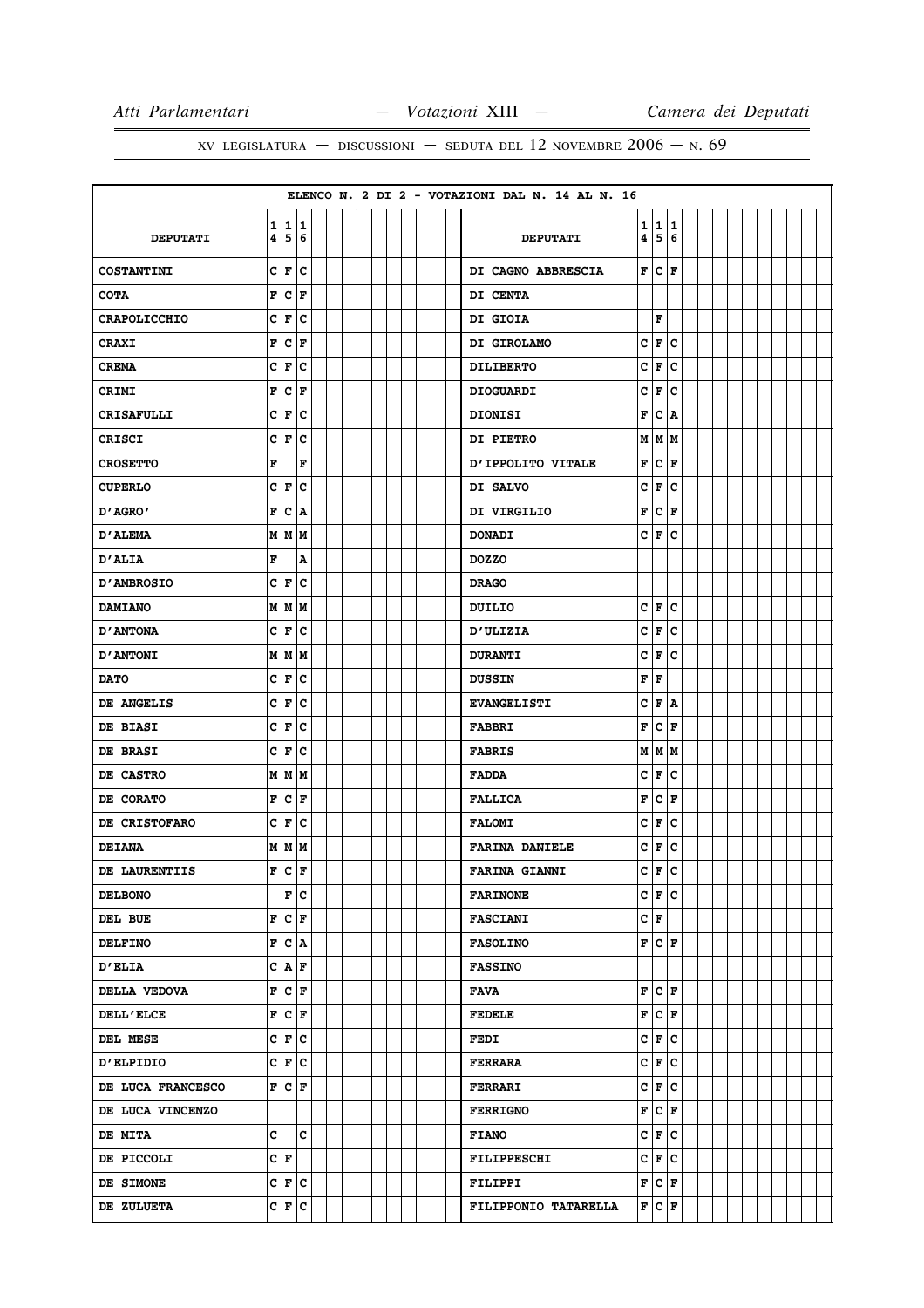|                      |              |                       |                         |  |  |  |  |  | ELENCO N. 2 DI 2 - VOTAZIONI DAL N. 14 AL N. 16 |   |                        |     |  |  |  |  |  |
|----------------------|--------------|-----------------------|-------------------------|--|--|--|--|--|-------------------------------------------------|---|------------------------|-----|--|--|--|--|--|
|                      | $\mathbf{1}$ |                       | 11                      |  |  |  |  |  |                                                 | 1 | 1                      | 1   |  |  |  |  |  |
| <b>DEPUTATI</b>      | 4            |                       | 5 6                     |  |  |  |  |  | <b>DEPUTATI</b>                                 | 4 | 5                      | 6   |  |  |  |  |  |
| <b>FINCATO</b>       | c            | F                     | c                       |  |  |  |  |  | <b>GAROFANI</b>                                 | c | l F                    | C   |  |  |  |  |  |
| FINI GIANFRANCO      | F            |                       | $ {\bf C}\>  {\bf F}\>$ |  |  |  |  |  | <b>GASPARRI</b>                                 | F | lc.                    | F   |  |  |  |  |  |
| <b>FINI GIUSEPPE</b> | F            |                       |                         |  |  |  |  |  | <b>GELMINI</b>                                  | F | c                      | F   |  |  |  |  |  |
| <b>FIORIO</b>        |              | $c _{\mathbf{F}} c$   |                         |  |  |  |  |  | <b>GENTILI</b>                                  | c | F                      | c   |  |  |  |  |  |
| <b>FIORONI</b>       | C            |                       | c                       |  |  |  |  |  | GENTILONI SILVERI                               |   | M   M   M              |     |  |  |  |  |  |
| <b>FISTAROL</b>      |              | C F                   | c                       |  |  |  |  |  | <b>GERMANA'</b>                                 | F | lc.                    | ١A  |  |  |  |  |  |
| <b>FITTO</b>         | F            |                       | $ {\bf C}\> {\bf F}\>$  |  |  |  |  |  | <b>GERMONTANI</b>                               | F | c                      |     |  |  |  |  |  |
| <b>FLORESTA</b>      |              |                       |                         |  |  |  |  |  | <b>GHIZZONI</b>                                 | C | F                      | c   |  |  |  |  |  |
| <b>FLUVI</b>         |              | C F C                 |                         |  |  |  |  |  | <b>GIACHETTI</b>                                | c | F                      | c   |  |  |  |  |  |
| FOGLIARDI            | C            | F                     | c                       |  |  |  |  |  | <b>GIACOMELLI</b>                               | C | F                      | c   |  |  |  |  |  |
| <b>FOLENA</b>        |              | C F                   | lc                      |  |  |  |  |  | <b>GIACOMONI</b>                                | F | lc.                    | F   |  |  |  |  |  |
| FONTANA CINZIA MARIA |              | C F                   | c                       |  |  |  |  |  | <b>GIBELLI</b>                                  |   |                        |     |  |  |  |  |  |
| FONTANA GREGORIO     | F            | c                     | F                       |  |  |  |  |  | <b>GIORDANO</b>                                 |   |                        |     |  |  |  |  |  |
| <b>FORGIONE</b>      | c            | F                     | lc.                     |  |  |  |  |  | GIORGETTI ALBERTO                               | F |                        | F   |  |  |  |  |  |
| <b>FORLANI</b>       | F            | c                     | A                       |  |  |  |  |  | GIORGETTI GIANCARLO                             |   |                        |     |  |  |  |  |  |
| <b>FORMISANO</b>     | F            |                       | $ {\bf C}\>  {\bf A}\>$ |  |  |  |  |  | <b>GIOVANARDI</b>                               |   | M   M   M              |     |  |  |  |  |  |
| <b>FOTI</b>          | F            | c                     |                         |  |  |  |  |  | <b>GIOVANELLI</b>                               | c | F                      | c   |  |  |  |  |  |
| <b>FRANCESCATO</b>   | c            | F                     | lc                      |  |  |  |  |  | <b>GIRO</b>                                     | F | lc.                    | F   |  |  |  |  |  |
| <b>FRANCESCHINI</b>  | c            | F                     | lc.                     |  |  |  |  |  | <b>GIUDICE</b>                                  | F | c                      | F   |  |  |  |  |  |
| <b>FRANCI</b>        | C            | F                     | C                       |  |  |  |  |  | <b>GIUDITTA</b>                                 | c | F                      | c   |  |  |  |  |  |
| <b>FRANZOSO</b>      | F            |                       | $ {\bf C}\> {\bf F} $   |  |  |  |  |  | <b>GIULIETTI</b>                                | c | F                      | c   |  |  |  |  |  |
| <b>FRASSINETTI</b>   | F            | c                     | F                       |  |  |  |  |  | <b>GOISIS</b>                                   | F | c                      | F   |  |  |  |  |  |
| <b>FRATTA PASINI</b> | F            | c                     | lF                      |  |  |  |  |  | GOZI                                            | c | F                      | c   |  |  |  |  |  |
| <b>FRIAS</b>         | c            | F                     | c                       |  |  |  |  |  | <b>GRASSI</b>                                   | c | F                      | c   |  |  |  |  |  |
| <b>FRIGATO</b>       | C            | F                     | c                       |  |  |  |  |  | <b>GRECO</b>                                    | F | lc.                    | A   |  |  |  |  |  |
| <b>FRONER</b>        | Ć            | F                     | c                       |  |  |  |  |  | <b>GRILLINI</b>                                 | C | F.                     | c   |  |  |  |  |  |
| <b>FUGATTI</b>       | F            | $ {\bf C} $ ${\bf F}$ |                         |  |  |  |  |  | <b>GRIMALDI</b>                                 | F |                        |     |  |  |  |  |  |
| <b>FUMAGALLI</b>     |              |                       | $C \mid F \mid C$       |  |  |  |  |  | <b>GRIMOLDI</b>                                 |   | F C F                  |     |  |  |  |  |  |
| <b>FUNDARO'</b>      |              | C F                   | lc.                     |  |  |  |  |  | <b>GUADAGNO</b>                                 |   | CF                     | c   |  |  |  |  |  |
| <b>GALANTE</b>       |              |                       | $M$ $M$ $M$             |  |  |  |  |  | <b>HOLZMANN</b>                                 |   | F C F                  |     |  |  |  |  |  |
| <b>GALATI</b>        | F            |                       | $ {\bf C}  {\bf F} $    |  |  |  |  |  | <b>IACOMINO</b>                                 |   | C F                    | lc. |  |  |  |  |  |
| <b>GALEAZZI</b>      |              | C F C                 |                         |  |  |  |  |  | <b>IANNARILLI</b>                               | F | $ {\bf C}\>  {\bf F} $ |     |  |  |  |  |  |
| <b>GALLETTI</b>      |              |                       | F C A                   |  |  |  |  |  | <b>IANNUZZI</b>                                 |   | C F C                  |     |  |  |  |  |  |
| <b>GALLI</b>         |              |                       |                         |  |  |  |  |  | <b>INCOSTANTE</b>                               |   | C∣F                    |     |  |  |  |  |  |
| <b>GAMBA</b>         |              |                       | F C F                   |  |  |  |  |  | <b>INTRIERI</b>                                 |   | C F C                  |     |  |  |  |  |  |
|                      |              |                       | $C \mid F \mid C$       |  |  |  |  |  |                                                 | F | $ {\bf C}  {\bf F} $   |     |  |  |  |  |  |
| <b>GAMBESCIA</b>     |              |                       |                         |  |  |  |  |  | <b>JANNONE</b>                                  |   |                        |     |  |  |  |  |  |
| <b>GARAGNANI</b>     | F            |                       | $ c _{\mathbf{F}}$      |  |  |  |  |  | <b>KHALIL</b>                                   |   | C F C                  |     |  |  |  |  |  |
| <b>GARAVAGLIA</b>    | F            |                       | $ {\bf c}\, $ F         |  |  |  |  |  | <b>LA FORGIA</b>                                |   | C F                    | c   |  |  |  |  |  |
| <b>GARDINI</b>       |              | F C F                 |                         |  |  |  |  |  | LAGANA' FORTUGNO                                |   | F                      | lc. |  |  |  |  |  |
| GARNERO SANTANCHE'   |              |                       | F C F                   |  |  |  |  |  | <b>LAINATI</b>                                  |   | F C F                  |     |  |  |  |  |  |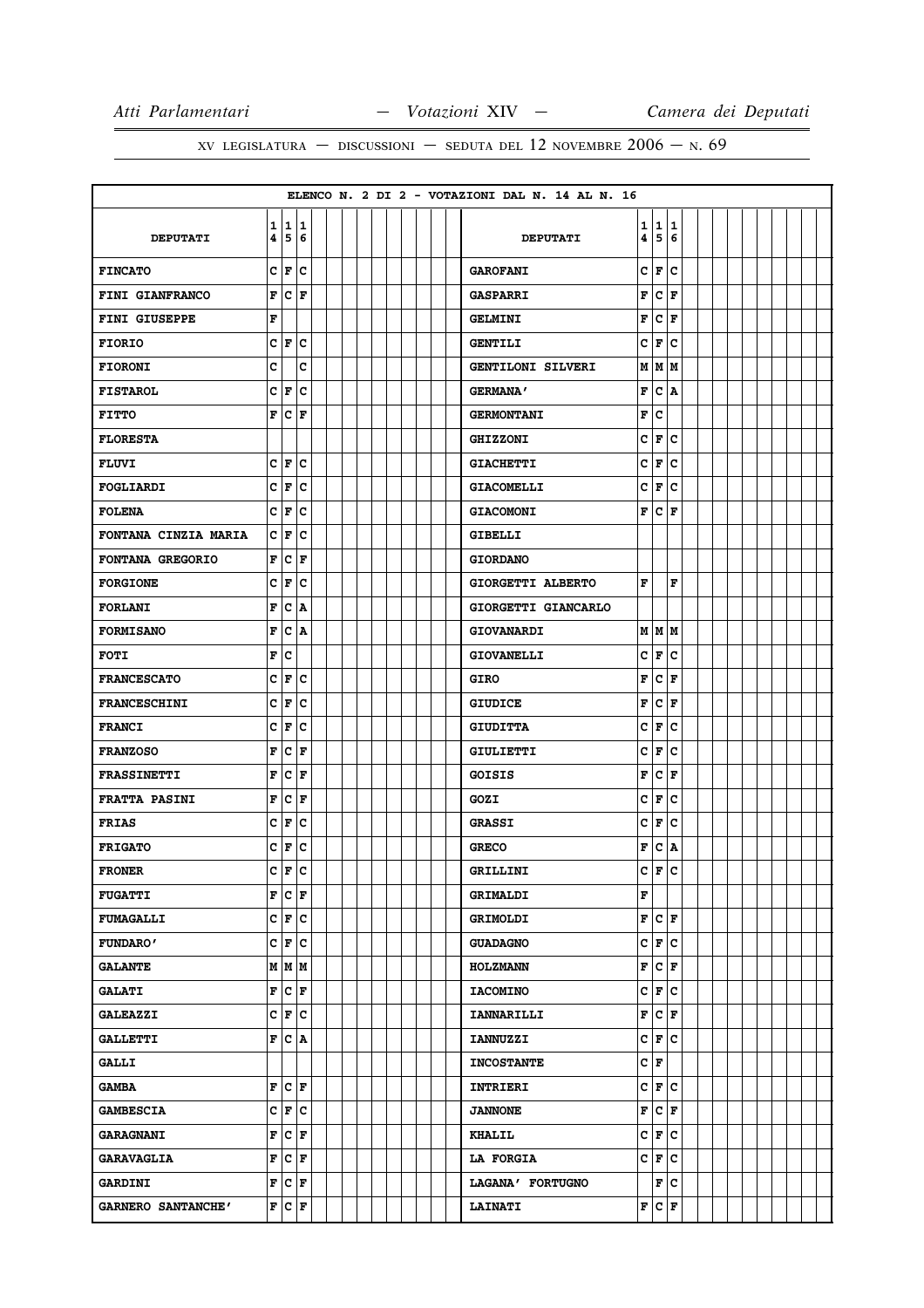| 1 1 1<br>1 1 1<br>4 5 6<br>4 5 6<br><b>DEPUTATI</b><br><b>DEPUTATI</b><br>F C F<br>F<br>F<br>LA LOGGIA<br><b>MANCUSO</b><br>F C C<br>C F C<br>LA MALFA<br><b>MANTINI</b><br>F C<br>C F <br>c<br><b>LAMORTE</b><br><b>MANTOVANI</b><br>F C F<br>C F C<br><b>LANDOLFI</b><br><b>MARAN</b><br>C F <br>M M M<br>lc.<br><b>MARANTELLI</b><br><b>LANZILLOTTA</b><br>$C \mathbf{F} C$<br>F C A<br><b>LARATTA</b><br><b>MARCAZZAN</b><br>C F C<br>F C<br><b>LA RUSSA</b><br><b>MARCENARO</b><br>$C \mathbf{F} C$<br>C F C<br><b>LATTERI</b><br><b>MARCHI</b><br>F C F<br>c<br><b>MARGIOTTA</b><br><b>LAURINI</b><br>F C F<br>C F <br>lc.<br><b>LAZZARI</b><br><b>MARIANI</b><br>$C \mid F \mid C$<br>F C F<br>LEDDI MAIOLA<br><b>MARINELLO</b><br>C F C<br><b>LENNA</b><br><b>MARINO</b><br>$c _{\mathbf{F}} c$<br>$C$ $ F C$<br>LENZI<br><b>MARONE</b><br>F C F<br><b>LEO</b><br>M   M   M<br><b>MARONI</b><br>F C F<br><b>LEONE</b><br><b>MARRAS</b><br>C F C<br><b>LEONI</b><br>T T M<br><b>MARTELLA</b><br>C F C<br>F C<br>LETTA<br><b>MARTINELLI</b><br>F C A<br>M   M   M<br><b>LEVI</b><br><b>MARTINELLO</b><br>$C \mid F \mid C$<br><b>LICANDRO</b><br><b>MARTINO</b><br>M   M   M<br>F C F<br>$ c $ A<br>F<br>LICASTRO SCARDINO<br><b>MARTUSCIELLO</b><br>$C \mid F \mid C$<br>C F C<br>LI CAUSI<br><b>MASCIA</b><br>$C \mathbf{F} C$<br>$ C $ F<br>c<br><b>MATTARELLA</b><br>LION<br>F C F<br>$ {\bf C}  {\bf F} $<br>F<br>LISI<br><b>MAZZARACCHIO</b><br>$C \mid F \mid C$<br> F C F |                  |  |  |  |  |  |  |  | ELENCO N. 2 DI 2 - VOTAZIONI DAL N. 14 AL N. 16 |  |  |  |  |  |  |
|-----------------------------------------------------------------------------------------------------------------------------------------------------------------------------------------------------------------------------------------------------------------------------------------------------------------------------------------------------------------------------------------------------------------------------------------------------------------------------------------------------------------------------------------------------------------------------------------------------------------------------------------------------------------------------------------------------------------------------------------------------------------------------------------------------------------------------------------------------------------------------------------------------------------------------------------------------------------------------------------------------------------------------------------------------------------------------------------------------------------------------------------------------------------------------------------------------------------------------------------------------------------------------------------------------------------------------------------------------------------------------------------------------------------------------------------------------------------------------------------|------------------|--|--|--|--|--|--|--|-------------------------------------------------|--|--|--|--|--|--|
|                                                                                                                                                                                                                                                                                                                                                                                                                                                                                                                                                                                                                                                                                                                                                                                                                                                                                                                                                                                                                                                                                                                                                                                                                                                                                                                                                                                                                                                                                         |                  |  |  |  |  |  |  |  |                                                 |  |  |  |  |  |  |
|                                                                                                                                                                                                                                                                                                                                                                                                                                                                                                                                                                                                                                                                                                                                                                                                                                                                                                                                                                                                                                                                                                                                                                                                                                                                                                                                                                                                                                                                                         |                  |  |  |  |  |  |  |  |                                                 |  |  |  |  |  |  |
|                                                                                                                                                                                                                                                                                                                                                                                                                                                                                                                                                                                                                                                                                                                                                                                                                                                                                                                                                                                                                                                                                                                                                                                                                                                                                                                                                                                                                                                                                         |                  |  |  |  |  |  |  |  |                                                 |  |  |  |  |  |  |
|                                                                                                                                                                                                                                                                                                                                                                                                                                                                                                                                                                                                                                                                                                                                                                                                                                                                                                                                                                                                                                                                                                                                                                                                                                                                                                                                                                                                                                                                                         |                  |  |  |  |  |  |  |  |                                                 |  |  |  |  |  |  |
|                                                                                                                                                                                                                                                                                                                                                                                                                                                                                                                                                                                                                                                                                                                                                                                                                                                                                                                                                                                                                                                                                                                                                                                                                                                                                                                                                                                                                                                                                         |                  |  |  |  |  |  |  |  |                                                 |  |  |  |  |  |  |
|                                                                                                                                                                                                                                                                                                                                                                                                                                                                                                                                                                                                                                                                                                                                                                                                                                                                                                                                                                                                                                                                                                                                                                                                                                                                                                                                                                                                                                                                                         |                  |  |  |  |  |  |  |  |                                                 |  |  |  |  |  |  |
|                                                                                                                                                                                                                                                                                                                                                                                                                                                                                                                                                                                                                                                                                                                                                                                                                                                                                                                                                                                                                                                                                                                                                                                                                                                                                                                                                                                                                                                                                         |                  |  |  |  |  |  |  |  |                                                 |  |  |  |  |  |  |
|                                                                                                                                                                                                                                                                                                                                                                                                                                                                                                                                                                                                                                                                                                                                                                                                                                                                                                                                                                                                                                                                                                                                                                                                                                                                                                                                                                                                                                                                                         |                  |  |  |  |  |  |  |  |                                                 |  |  |  |  |  |  |
|                                                                                                                                                                                                                                                                                                                                                                                                                                                                                                                                                                                                                                                                                                                                                                                                                                                                                                                                                                                                                                                                                                                                                                                                                                                                                                                                                                                                                                                                                         |                  |  |  |  |  |  |  |  |                                                 |  |  |  |  |  |  |
|                                                                                                                                                                                                                                                                                                                                                                                                                                                                                                                                                                                                                                                                                                                                                                                                                                                                                                                                                                                                                                                                                                                                                                                                                                                                                                                                                                                                                                                                                         |                  |  |  |  |  |  |  |  |                                                 |  |  |  |  |  |  |
|                                                                                                                                                                                                                                                                                                                                                                                                                                                                                                                                                                                                                                                                                                                                                                                                                                                                                                                                                                                                                                                                                                                                                                                                                                                                                                                                                                                                                                                                                         |                  |  |  |  |  |  |  |  |                                                 |  |  |  |  |  |  |
|                                                                                                                                                                                                                                                                                                                                                                                                                                                                                                                                                                                                                                                                                                                                                                                                                                                                                                                                                                                                                                                                                                                                                                                                                                                                                                                                                                                                                                                                                         |                  |  |  |  |  |  |  |  |                                                 |  |  |  |  |  |  |
|                                                                                                                                                                                                                                                                                                                                                                                                                                                                                                                                                                                                                                                                                                                                                                                                                                                                                                                                                                                                                                                                                                                                                                                                                                                                                                                                                                                                                                                                                         |                  |  |  |  |  |  |  |  |                                                 |  |  |  |  |  |  |
|                                                                                                                                                                                                                                                                                                                                                                                                                                                                                                                                                                                                                                                                                                                                                                                                                                                                                                                                                                                                                                                                                                                                                                                                                                                                                                                                                                                                                                                                                         |                  |  |  |  |  |  |  |  |                                                 |  |  |  |  |  |  |
|                                                                                                                                                                                                                                                                                                                                                                                                                                                                                                                                                                                                                                                                                                                                                                                                                                                                                                                                                                                                                                                                                                                                                                                                                                                                                                                                                                                                                                                                                         |                  |  |  |  |  |  |  |  |                                                 |  |  |  |  |  |  |
|                                                                                                                                                                                                                                                                                                                                                                                                                                                                                                                                                                                                                                                                                                                                                                                                                                                                                                                                                                                                                                                                                                                                                                                                                                                                                                                                                                                                                                                                                         |                  |  |  |  |  |  |  |  |                                                 |  |  |  |  |  |  |
|                                                                                                                                                                                                                                                                                                                                                                                                                                                                                                                                                                                                                                                                                                                                                                                                                                                                                                                                                                                                                                                                                                                                                                                                                                                                                                                                                                                                                                                                                         |                  |  |  |  |  |  |  |  |                                                 |  |  |  |  |  |  |
|                                                                                                                                                                                                                                                                                                                                                                                                                                                                                                                                                                                                                                                                                                                                                                                                                                                                                                                                                                                                                                                                                                                                                                                                                                                                                                                                                                                                                                                                                         |                  |  |  |  |  |  |  |  |                                                 |  |  |  |  |  |  |
|                                                                                                                                                                                                                                                                                                                                                                                                                                                                                                                                                                                                                                                                                                                                                                                                                                                                                                                                                                                                                                                                                                                                                                                                                                                                                                                                                                                                                                                                                         |                  |  |  |  |  |  |  |  |                                                 |  |  |  |  |  |  |
|                                                                                                                                                                                                                                                                                                                                                                                                                                                                                                                                                                                                                                                                                                                                                                                                                                                                                                                                                                                                                                                                                                                                                                                                                                                                                                                                                                                                                                                                                         |                  |  |  |  |  |  |  |  |                                                 |  |  |  |  |  |  |
|                                                                                                                                                                                                                                                                                                                                                                                                                                                                                                                                                                                                                                                                                                                                                                                                                                                                                                                                                                                                                                                                                                                                                                                                                                                                                                                                                                                                                                                                                         |                  |  |  |  |  |  |  |  |                                                 |  |  |  |  |  |  |
|                                                                                                                                                                                                                                                                                                                                                                                                                                                                                                                                                                                                                                                                                                                                                                                                                                                                                                                                                                                                                                                                                                                                                                                                                                                                                                                                                                                                                                                                                         |                  |  |  |  |  |  |  |  |                                                 |  |  |  |  |  |  |
|                                                                                                                                                                                                                                                                                                                                                                                                                                                                                                                                                                                                                                                                                                                                                                                                                                                                                                                                                                                                                                                                                                                                                                                                                                                                                                                                                                                                                                                                                         |                  |  |  |  |  |  |  |  |                                                 |  |  |  |  |  |  |
|                                                                                                                                                                                                                                                                                                                                                                                                                                                                                                                                                                                                                                                                                                                                                                                                                                                                                                                                                                                                                                                                                                                                                                                                                                                                                                                                                                                                                                                                                         |                  |  |  |  |  |  |  |  |                                                 |  |  |  |  |  |  |
|                                                                                                                                                                                                                                                                                                                                                                                                                                                                                                                                                                                                                                                                                                                                                                                                                                                                                                                                                                                                                                                                                                                                                                                                                                                                                                                                                                                                                                                                                         |                  |  |  |  |  |  |  |  |                                                 |  |  |  |  |  |  |
|                                                                                                                                                                                                                                                                                                                                                                                                                                                                                                                                                                                                                                                                                                                                                                                                                                                                                                                                                                                                                                                                                                                                                                                                                                                                                                                                                                                                                                                                                         | <b>LOCATELLI</b> |  |  |  |  |  |  |  | <b>MAZZOCCHI</b>                                |  |  |  |  |  |  |
| $c \mid \mathbf{F} \mid c$<br>F C<br><b>LOMAGLIO</b><br><b>MAZZONI</b>                                                                                                                                                                                                                                                                                                                                                                                                                                                                                                                                                                                                                                                                                                                                                                                                                                                                                                                                                                                                                                                                                                                                                                                                                                                                                                                                                                                                                  |                  |  |  |  |  |  |  |  |                                                 |  |  |  |  |  |  |
| $c \mid_{\mathbf{F}}   c$<br>  M   M   M<br><b>LOMBARDI</b><br><b>MELANDRI</b>                                                                                                                                                                                                                                                                                                                                                                                                                                                                                                                                                                                                                                                                                                                                                                                                                                                                                                                                                                                                                                                                                                                                                                                                                                                                                                                                                                                                          |                  |  |  |  |  |  |  |  |                                                 |  |  |  |  |  |  |
| F C F<br>F C A<br>LO MONTE<br>MELE                                                                                                                                                                                                                                                                                                                                                                                                                                                                                                                                                                                                                                                                                                                                                                                                                                                                                                                                                                                                                                                                                                                                                                                                                                                                                                                                                                                                                                                      |                  |  |  |  |  |  |  |  |                                                 |  |  |  |  |  |  |
| $C \mid F \mid C$<br>C A C<br><b>LONGHI</b><br><b>MELLANO</b>                                                                                                                                                                                                                                                                                                                                                                                                                                                                                                                                                                                                                                                                                                                                                                                                                                                                                                                                                                                                                                                                                                                                                                                                                                                                                                                                                                                                                           |                  |  |  |  |  |  |  |  |                                                 |  |  |  |  |  |  |
| F C F<br>F C T<br>LO PRESTI<br><b>MELONI</b>                                                                                                                                                                                                                                                                                                                                                                                                                                                                                                                                                                                                                                                                                                                                                                                                                                                                                                                                                                                                                                                                                                                                                                                                                                                                                                                                                                                                                                            |                  |  |  |  |  |  |  |  |                                                 |  |  |  |  |  |  |
| $C \mid F \mid C$<br><b>LOVELLI</b><br><b>MENIA</b>                                                                                                                                                                                                                                                                                                                                                                                                                                                                                                                                                                                                                                                                                                                                                                                                                                                                                                                                                                                                                                                                                                                                                                                                                                                                                                                                                                                                                                     |                  |  |  |  |  |  |  |  |                                                 |  |  |  |  |  |  |
| C F C<br>F C A<br><b>LUCA'</b><br><b>MEREU</b>                                                                                                                                                                                                                                                                                                                                                                                                                                                                                                                                                                                                                                                                                                                                                                                                                                                                                                                                                                                                                                                                                                                                                                                                                                                                                                                                                                                                                                          |                  |  |  |  |  |  |  |  |                                                 |  |  |  |  |  |  |
| F C A<br>C F C<br><b>LUCCHESE</b><br><b>MERLO GIORGIO</b>                                                                                                                                                                                                                                                                                                                                                                                                                                                                                                                                                                                                                                                                                                                                                                                                                                                                                                                                                                                                                                                                                                                                                                                                                                                                                                                                                                                                                               |                  |  |  |  |  |  |  |  |                                                 |  |  |  |  |  |  |
| $C \mid F \mid C$<br>LULLI<br>MERLO RICARDO ANTONIO                                                                                                                                                                                                                                                                                                                                                                                                                                                                                                                                                                                                                                                                                                                                                                                                                                                                                                                                                                                                                                                                                                                                                                                                                                                                                                                                                                                                                                     |                  |  |  |  |  |  |  |  |                                                 |  |  |  |  |  |  |
| $C \mid F \mid C$<br>C F C<br><b>LUMIA</b><br><b>MERLONI</b>                                                                                                                                                                                                                                                                                                                                                                                                                                                                                                                                                                                                                                                                                                                                                                                                                                                                                                                                                                                                                                                                                                                                                                                                                                                                                                                                                                                                                            |                  |  |  |  |  |  |  |  |                                                 |  |  |  |  |  |  |
| C F C<br>C F C<br><b>LUONGO</b><br><b>META</b>                                                                                                                                                                                                                                                                                                                                                                                                                                                                                                                                                                                                                                                                                                                                                                                                                                                                                                                                                                                                                                                                                                                                                                                                                                                                                                                                                                                                                                          |                  |  |  |  |  |  |  |  |                                                 |  |  |  |  |  |  |
| F C A<br>C F <br> c<br>LUPI<br><b>MIGLIAVACCA</b>                                                                                                                                                                                                                                                                                                                                                                                                                                                                                                                                                                                                                                                                                                                                                                                                                                                                                                                                                                                                                                                                                                                                                                                                                                                                                                                                                                                                                                       |                  |  |  |  |  |  |  |  |                                                 |  |  |  |  |  |  |
| $C \mid F \mid C$<br>C F C<br><b>LUSETTI</b><br><b>MIGLIOLI</b>                                                                                                                                                                                                                                                                                                                                                                                                                                                                                                                                                                                                                                                                                                                                                                                                                                                                                                                                                                                                                                                                                                                                                                                                                                                                                                                                                                                                                         |                  |  |  |  |  |  |  |  |                                                 |  |  |  |  |  |  |
| C F C<br>F<br><b>LUSSANA</b><br><b>MIGLIORE</b>                                                                                                                                                                                                                                                                                                                                                                                                                                                                                                                                                                                                                                                                                                                                                                                                                                                                                                                                                                                                                                                                                                                                                                                                                                                                                                                                                                                                                                         |                  |  |  |  |  |  |  |  |                                                 |  |  |  |  |  |  |
| F C F<br>C F C<br><b>MADERLONI</b><br><b>MIGLIORI</b>                                                                                                                                                                                                                                                                                                                                                                                                                                                                                                                                                                                                                                                                                                                                                                                                                                                                                                                                                                                                                                                                                                                                                                                                                                                                                                                                                                                                                                   |                  |  |  |  |  |  |  |  |                                                 |  |  |  |  |  |  |
| C F C<br><b>MANCINI</b><br><b>MILANA</b>                                                                                                                                                                                                                                                                                                                                                                                                                                                                                                                                                                                                                                                                                                                                                                                                                                                                                                                                                                                                                                                                                                                                                                                                                                                                                                                                                                                                                                                |                  |  |  |  |  |  |  |  |                                                 |  |  |  |  |  |  |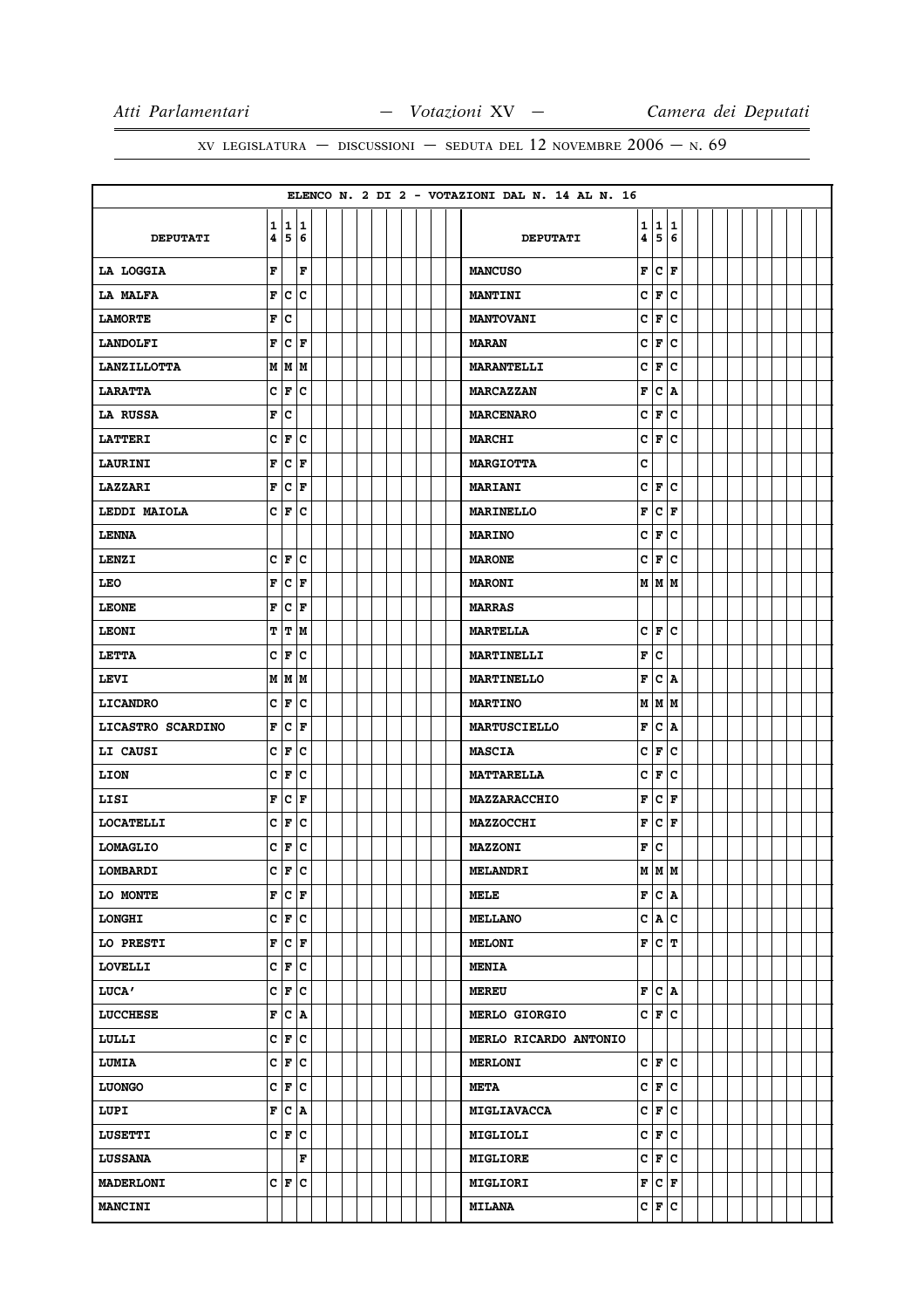|                                      |                        |       |  |  |  |  |  | ELENCO N. 2 DI 2 - VOTAZIONI DAL N. 14 AL N. 16 |        |                   |        |  |  |  |  |  |
|--------------------------------------|------------------------|-------|--|--|--|--|--|-------------------------------------------------|--------|-------------------|--------|--|--|--|--|--|
| $\mathbf{1}$<br>4<br><b>DEPUTATI</b> | 11<br>5 6              |       |  |  |  |  |  | <b>DEPUTATI</b>                                 | 1<br>4 | $\mathbf{1}$<br>5 | 1<br>6 |  |  |  |  |  |
|                                      |                        |       |  |  |  |  |  |                                                 |        |                   |        |  |  |  |  |  |
| F<br><b>MILANATO</b>                 | c                      | l F   |  |  |  |  |  | ORLANDO ANDREA                                  | c      | F                 | C      |  |  |  |  |  |
| F<br><b>MINARDO</b>                  | $ {\bf C}\> {\bf F} $  |       |  |  |  |  |  | ORLANDO LEOLUCA                                 | c      | F                 | c      |  |  |  |  |  |
| F<br><b>MINASSO</b>                  | c                      |       |  |  |  |  |  | <b>OSSORIO</b>                                  | c      |                   | c      |  |  |  |  |  |
| М<br>MINNITI                         | MM                     |       |  |  |  |  |  | <b>OTTONE</b>                                   | c      | F                 | c      |  |  |  |  |  |
| <b>MISIANI</b>                       | C F C                  |       |  |  |  |  |  | PAGLIARINI                                      | c      | F                 | c      |  |  |  |  |  |
| C F<br><b>MISITI</b>                 |                        |       |  |  |  |  |  | PALMIERI                                        | F      | c                 | F      |  |  |  |  |  |
| F<br><b>MISTRELLO DESTRO</b>         | $ {\tt C}\, $ F        |       |  |  |  |  |  | <b>PALOMBA</b>                                  |        | F                 | c      |  |  |  |  |  |
| F<br><b>MISURACA</b>                 | c                      | l F   |  |  |  |  |  | <b>PALUMBO</b>                                  | F      | lc.               | F      |  |  |  |  |  |
| F<br><b>MOFFA</b>                    | $ {\bf C}  {\bf F} $   |       |  |  |  |  |  | <b>PANIZ</b>                                    | F      | lc.               | F      |  |  |  |  |  |
| <b>MONACO</b>                        | M   M   M              |       |  |  |  |  |  | PAOLETTI TANGHERONI                             | F      | lc                |        |  |  |  |  |  |
| <b>MONDELLO</b>                      |                        |       |  |  |  |  |  | <b>PAPINI</b>                                   | C      |                   | C      |  |  |  |  |  |
| F<br><b>MONTANI</b>                  | $ {\bf C}  {\bf F} $   |       |  |  |  |  |  | <b>PARISI</b>                                   |        | M   M   M         |        |  |  |  |  |  |
| <b>MORMINO</b>                       |                        |       |  |  |  |  |  | <b>PAROLI</b>                                   | F      | lc.               | l F    |  |  |  |  |  |
| F<br><b>MORONI</b>                   | $ {\tt C} $ F          |       |  |  |  |  |  | <b>PATARINO</b>                                 | F      | $ {\bf C}\, $ F   |        |  |  |  |  |  |
| C<br><b>MORRI</b>                    | F                      | c     |  |  |  |  |  | PECORARO SCANIO                                 |        | M   M   M         |        |  |  |  |  |  |
| c<br><b>MORRONE</b>                  | F                      | lc    |  |  |  |  |  | <b>PECORELLA</b>                                | F      | c                 |        |  |  |  |  |  |
| c<br><b>MOSELLA</b>                  | F                      | c     |  |  |  |  |  | <b>PEDICA</b>                                   | c      | F                 | c      |  |  |  |  |  |
| c<br><b>MOTTA</b>                    | F                      | c     |  |  |  |  |  | <b>PEDRINI</b>                                  | c      | F                 | c      |  |  |  |  |  |
| C F<br><b>MUNGO</b>                  |                        |       |  |  |  |  |  | PEDRIZZI                                        | F      | c                 | F      |  |  |  |  |  |
| C<br><b>MURA</b>                     | F                      | c     |  |  |  |  |  | PEDULLI                                         | c      | F                 | c      |  |  |  |  |  |
| $\mathbf F$<br><b>MURGIA</b>         | $ {\bf C}\> {\bf F}\>$ |       |  |  |  |  |  | <b>PEGOLO</b>                                   | c      | F                 | c      |  |  |  |  |  |
| c<br><b>MUSI</b>                     |                        | c     |  |  |  |  |  | <b>PELINO</b>                                   | F      | c                 | F      |  |  |  |  |  |
| <b>MUSSI</b>                         | M   M   M              |       |  |  |  |  |  | <b>PELLEGRINO</b>                               |        | C F               | c      |  |  |  |  |  |
| c<br><b>NACCARATO</b>                | F                      | c     |  |  |  |  |  | PEPE ANTONIO                                    |        |                   |        |  |  |  |  |  |
| F<br>NAN                             | $ {\bf C}  {\bf F} $   |       |  |  |  |  |  | PEPE MARIO                                      | F      | lc.               | F      |  |  |  |  |  |
| $\mathbf c$<br><b>NANNICINI</b>      | IF.                    | c     |  |  |  |  |  | <b>PERETTI</b>                                  |        |                   |        |  |  |  |  |  |
| C F <br><b>NAPOLETANO</b>            |                        | lc.   |  |  |  |  |  | <b>PERINA</b>                                   |        |                   |        |  |  |  |  |  |
| F C<br>NAPOLI ANGELA                 |                        |       |  |  |  |  |  | <b>PERTOLDI</b>                                 |        | A F C             |        |  |  |  |  |  |
| NAPOLI OSVALDO                       | F C F                  |       |  |  |  |  |  | <b>PERUGIA</b>                                  |        | C F               | c      |  |  |  |  |  |
| <b>NARDI</b>                         | F C F                  |       |  |  |  |  |  | <b>PESCANTE</b>                                 |        | F C F             |        |  |  |  |  |  |
| <b>NARDUCCI</b>                      | C F C                  |       |  |  |  |  |  | <b>PETTINARI</b>                                |        | C F C             |        |  |  |  |  |  |
| F<br><b>NERI</b>                     | $ {\bf C} $ F          |       |  |  |  |  |  | <b>PEZZELLA</b>                                 |        |                   |        |  |  |  |  |  |
| F C<br><b>NESPOLI</b>                |                        |       |  |  |  |  |  | PIAZZA ANGELO                                   |        | C F F             |        |  |  |  |  |  |
| <b>NICCHI</b>                        | $C \mid F \mid C$      |       |  |  |  |  |  | PIAZZA CAMILLO                                  |        | C F               | c      |  |  |  |  |  |
| <b>NICCO</b>                         |                        | C F C |  |  |  |  |  | <b>PICANO</b>                                   |        | C F C             |        |  |  |  |  |  |
| F<br><b>NUCARA</b>                   | $ {\tt C} \,  $ F      |       |  |  |  |  |  | <b>PICCHI</b>                                   | F      | $ {\bf C} $ F     |        |  |  |  |  |  |
| <b>OLIVA</b>                         | M M M                  |       |  |  |  |  |  | PIGNATARO FERDINANDO.                           |        | C F C             |        |  |  |  |  |  |
| <b>OLIVERIO</b>                      | C F C                  |       |  |  |  |  |  | <b>PIGNATARO ROCCO</b>                          |        | C F               | c      |  |  |  |  |  |
| OLIVIERI                             | C F C                  |       |  |  |  |  |  | PILI                                            | F      |                   | F      |  |  |  |  |  |
| F C<br>OPPI                          |                        |       |  |  |  |  |  | PINI                                            |        | F C F             |        |  |  |  |  |  |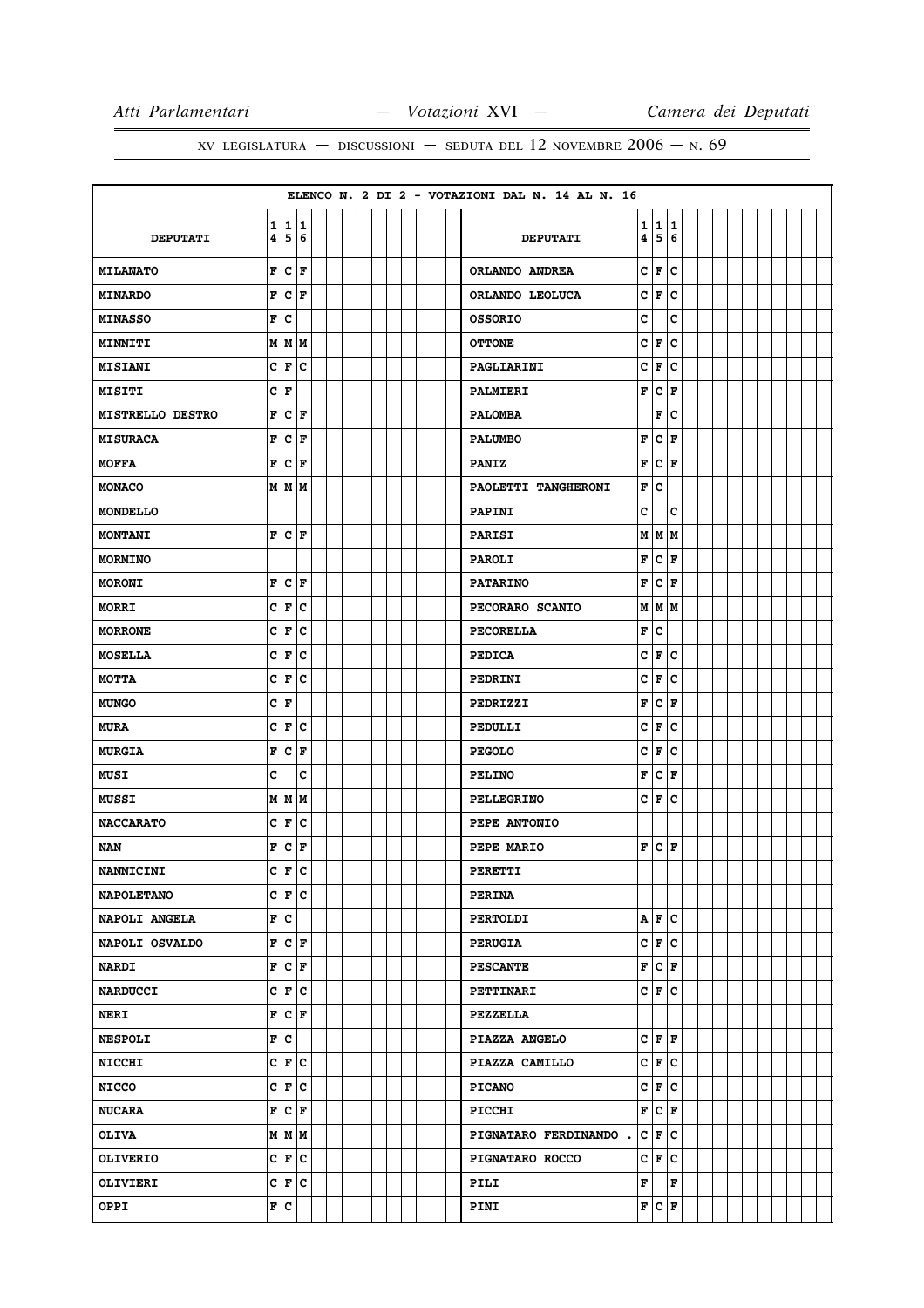|                      |   |     |                            |  |  |  |  | ELENCO N. 2 DI 2 - VOTAZIONI DAL N. 14 AL N. 16 |                         |           |        |  |  |  |  |
|----------------------|---|-----|----------------------------|--|--|--|--|-------------------------------------------------|-------------------------|-----------|--------|--|--|--|--|
| <b>DEPUTATI</b>      | 4 |     | 1 1 1<br>5 6               |  |  |  |  | <b>DEPUTATI</b>                                 | $\overline{\mathbf{4}}$ | 1 1 <br>5 | 1<br>6 |  |  |  |  |
| <b>PINOTTI</b>       |   | C F | lc.                        |  |  |  |  | <b>RONCONI</b>                                  | F                       | c         | A      |  |  |  |  |
| <b>PIRO</b>          |   |     | $c \mid \mathbf{F} \mid c$ |  |  |  |  | <b>ROSITANI</b>                                 | F                       |           | C F    |  |  |  |  |
| <b>PISACANE</b>      |   | C F | c                          |  |  |  |  | ROSSI LUCIANO                                   | F                       | c         | F      |  |  |  |  |
| <b>PISCITELLO</b>    |   | C F | c                          |  |  |  |  | ROSSI NICOLA                                    |                         | C F       | c      |  |  |  |  |
| <b>PISICCHIO</b>     |   |     | M   M   M                  |  |  |  |  | <b>ROSSI GASPARRINI</b>                         |                         |           |        |  |  |  |  |
| <b>PIZZOLANTE</b>    | F |     | $ {\tt C}\> {\tt F}\>$     |  |  |  |  | <b>ROSSO</b>                                    | F                       | lc.       |        |  |  |  |  |
| <b>POLETTI</b>       |   |     | $C \mid F \mid C$          |  |  |  |  | <b>ROTONDO</b>                                  | c                       | F C       |        |  |  |  |  |
| <b>POLLASTRINI</b>   |   |     | M   M   M                  |  |  |  |  | <b>RUGGERI</b>                                  | c                       | F         | c      |  |  |  |  |
| <b>PONZO</b>         |   |     | F C F                      |  |  |  |  | <b>RUGGHIA</b>                                  | c                       | F         | C      |  |  |  |  |
| <b>PORCU</b>         |   |     |                            |  |  |  |  | <b>RUSCONI</b>                                  | c                       | F         | c      |  |  |  |  |
| <b>PORETTI</b>       |   |     | C F F                      |  |  |  |  | RUSSO FRANCO                                    |                         | C F C     |        |  |  |  |  |
| PORFIDIA             |   |     |                            |  |  |  |  | <b>RUSSO PAOLO</b>                              |                         |           |        |  |  |  |  |
| <b>POTTINO</b>       |   |     | C F                        |  |  |  |  | <b>RUTA</b>                                     |                         | $ C $ F   | c      |  |  |  |  |
| <b>PRESTIGIACOMO</b> |   |     | F C F                      |  |  |  |  | <b>RUTELLI</b>                                  |                         | M   M   M |        |  |  |  |  |
| <b>PREVITI</b>       |   |     |                            |  |  |  |  | <b>RUVOLO</b>                                   | F                       |           | C A    |  |  |  |  |
| <b>PRODI</b>         |   |     | M   M   M                  |  |  |  |  | <b>SAGLIA</b>                                   | F                       | c         | с      |  |  |  |  |
| PROIETTI COSIMI      | F | c   | F                          |  |  |  |  | <b>SALERNO</b>                                  |                         |           | F      |  |  |  |  |
| <b>PROVERA</b>       |   |     | C F C                      |  |  |  |  | <b>SAMPERI</b>                                  |                         | C F       | c      |  |  |  |  |
| <b>QUARTIANI</b>     |   |     | C F C                      |  |  |  |  | <b>SANGA</b>                                    | c                       | F         | c      |  |  |  |  |
| <b>RAISI</b>         | F |     |                            |  |  |  |  | <b>SANNA</b>                                    | c                       | F         | c      |  |  |  |  |
| <b>RAITI</b>         |   |     | F C                        |  |  |  |  | <b>SANTAGATA</b>                                |                         | M   M   M |        |  |  |  |  |
| <b>RAMPELLI</b>      | F |     | C F                        |  |  |  |  | <b>SANTELLI</b>                                 | F                       | c         | F      |  |  |  |  |
| <b>RAMPI</b>         |   |     | $C \mid F \mid C$          |  |  |  |  | <b>SANZA</b>                                    | F                       | C F       |        |  |  |  |  |
| <b>RANIERI</b>       |   | C F | c                          |  |  |  |  | <b>SASSO</b>                                    | c                       | F         | c      |  |  |  |  |
| <b>RAO</b>           |   |     | F C F                      |  |  |  |  | <b>SATTA</b>                                    | c                       | F         | lc.    |  |  |  |  |
| <b>RAVETTO</b>       |   |     | F C F                      |  |  |  |  | <b>SCAJOLA</b>                                  |                         | м  м  м   |        |  |  |  |  |
| <b>RAZZI</b>         |   |     | $C \mathbf{F} C$           |  |  |  |  | <b>SCALIA</b>                                   |                         | F C       |        |  |  |  |  |
| <b>REALACCI</b>      |   |     | $C \mid F \mid C$          |  |  |  |  | <b>SCHIETROMA</b>                               |                         | C F C     |        |  |  |  |  |
| <b>REINA</b>         |   |     | F C F                      |  |  |  |  | <b>SCHIRRU</b>                                  |                         | c F c     |        |  |  |  |  |
| RICCI ANDREA         |   |     | C F C                      |  |  |  |  | <b>SCOTTO</b>                                   |                         | C F C     |        |  |  |  |  |
| <b>RICCI MARIO</b>   | c |     | c                          |  |  |  |  | <b>SERENI</b>                                   |                         | c F c     |        |  |  |  |  |
| <b>RICEVUTO</b>      |   |     | F C F                      |  |  |  |  | <b>SERVODIO</b>                                 |                         | c F c     |        |  |  |  |  |
| <b>RIGONI</b>        |   |     | C F C                      |  |  |  |  | <b>SGOBIO</b>                                   |                         | C F C     |        |  |  |  |  |
| <b>RIVOLTA</b>       |   |     |                            |  |  |  |  | SILIQUINI                                       |                         |           |        |  |  |  |  |
| <b>ROCCHI</b>        |   |     |                            |  |  |  |  | <b>SIMEONI</b>                                  |                         | F C F     |        |  |  |  |  |
| <b>ROMAGNOLI</b>     |   |     | F C F                      |  |  |  |  | <b>SINISCALCHI</b>                              |                         | C F C     |        |  |  |  |  |
| <b>ROMANI</b>        |   | F C |                            |  |  |  |  | <b>SIRCANA</b>                                  |                         | C F       |        |  |  |  |  |
| <b>ROMANO</b>        |   |     |                            |  |  |  |  | <b>SMERIGLIO</b>                                |                         | c F c     |        |  |  |  |  |
| <b>ROMELE</b>        |   |     | F C F                      |  |  |  |  | <b>SOFFRITTI</b>                                |                         | c F c     |        |  |  |  |  |
| <b>RONCHI</b>        |   |     |                            |  |  |  |  | <b>SORO</b>                                     |                         | C F C     |        |  |  |  |  |